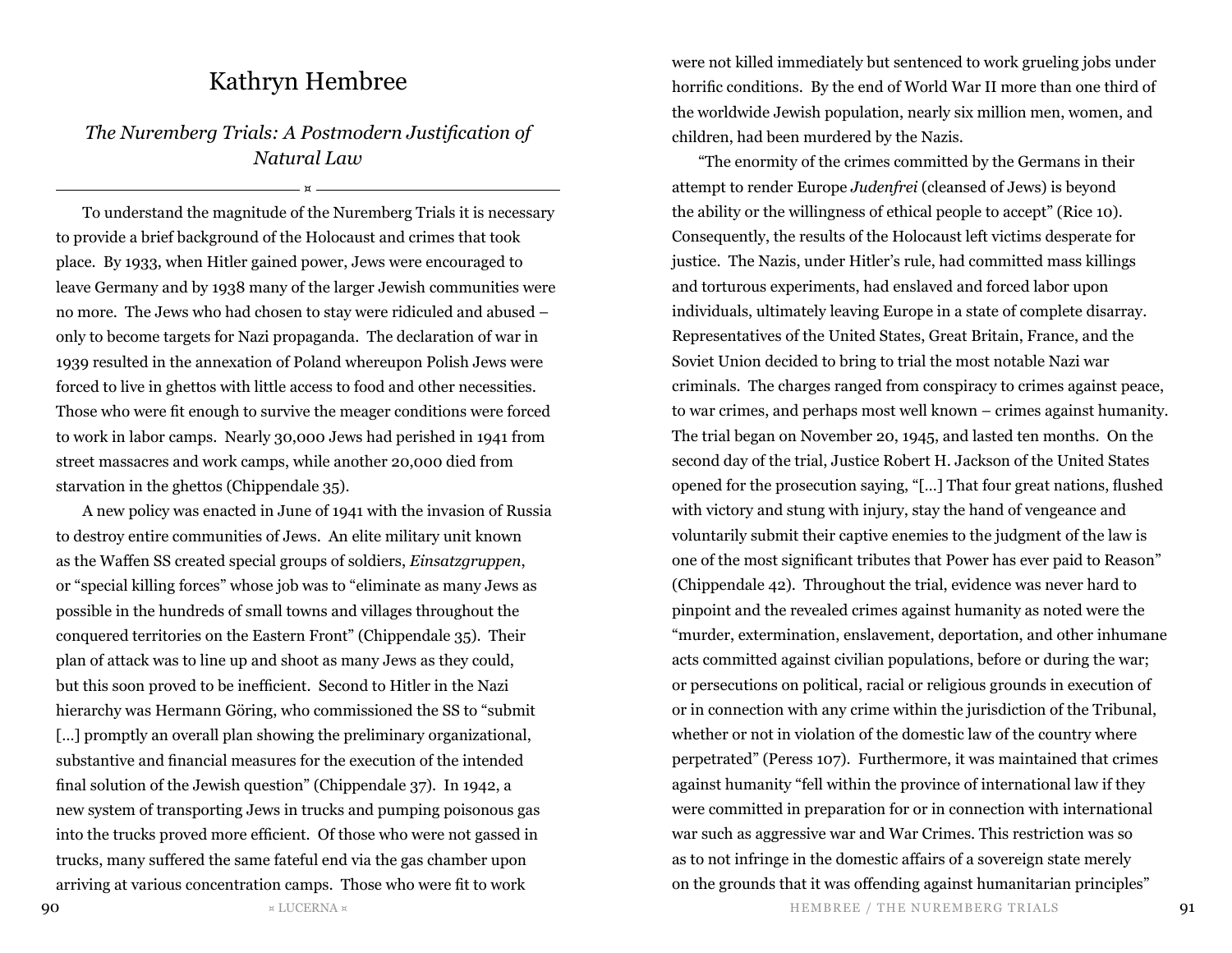## (Calvocoressi 57-8).

The defense's claim was to emphasize that they were only following orders and should therefore not be charged with the associated crimes. More specifically, three claims were laid out for the defense: "1. Hitler and others were to blame for everything. 2. The men on trial had no knowledge of the crimes that were committed. 3. The laws by which they were being tried were *ex post facto*, or established after the fact. (In other words, the Germans had broken no laws because the laws did not exist until after their actions came to light.)" (Chippendale 45). Yet based upon the court's ultimate decision, the defense was unable to win their case. Thus it was decided that there exists a moral obligation to reject orders that constitute a crime against humanity (Chippendale 62). Additionally, it was deemed "neither manly nor true" that one person, Hitler, was responsible for the acts committed. Thousands of men laid witness who had access to Hitler and often had the ability to control the information on which he based his policy and orders. While many Nazis escaped trial, ten of the defendants were sentenced to hanging, seven were given prison sentences, and three were acquitted. Prosecutor Whitney R. Harris said of the trials, "For the first time in history, the judicial process was brought to bear against those who had offended the conscience of humanity by committing the acts of military aggression and related crimes." "[…] Crimes against humanity and initiating and waging of aggressive war are now judicial concepts" (Chippendale 46). The Nuremberg Trials represented the first time that crimes against humanity were established in positive international law. Since the Nuremberg trials aimed at attaining justice for crimes against humanity, I will show that they were justified in their hearings. Because there is a higher order of law that all nations should adhere to, the trials were legitimate secondary to a defiance of natural law.

It is necessary to provide an outline for the basis of natural law as divine law in addition to international law before correlating the application of the Nuremberg Trials. While it need not always be the case, natural law is often grounded in religious beliefs. It is the law of the universe, the overarching backdrop to every action made in the

cosmos, and the standard against which all national laws are judged. The universality of natural law provides the basis for something that is "right" or "wrong" regardless of country or legal system. There exist three types of law: *jus naturale*, *jus gentium*, and *jus civile*. *Jus naturale*, as has been explained, is the natural law – existing by nature to all animals. *Jus gentium* is the law applied to strangers, and *jus civile* is the law applied to citizens of a particular place. It is necessary to declare a distinction between *jus gentium* and *jus civile* because not all laws apply to citizens everywhere in the same fashion. Because of this, laws must be enacted to keep the peace between strangers and citizens. Natural law ultimately applies to all men. *Jus naturale* is something God himself cannot change once it has been established. For philosophers who don't feel comfortable with founding legal theory in God, they may contest that reason is an innate faculty like our physical senses. In other words, the foundation for *jus naturale* could reside in a sense of reason existing within humans instead of through God. Theists would argue that natural law is promulgated in our consciences by God, while atheists would argue that we identify natural law through reason.

To demonstrate an understanding of natural law practice, let us examine the traditions and theory of St. Thomas Aquinas. Allow us to assume that Aquinas is correct in his notion that God grants within us a conscience with which we are to promulgate the law. Aquinas holds that a law is an ordering of reason. This makes sense within his framework because reason comes from God, who established the divine or natural law. Therefore, we are to align ourselves according to the divine law by using our God-given conscience to order God's law into applicable rules for our lives. Laws must be for the common good because they are for the entire community. Reason would not have us make a law that only benefited certain groups just as God did not make the world only hospitable to certain humans, animals, plants, etc. The "end" of a law is to bring a "good" to the community in its entirety whether it be peace, order, etc. The law must be made public by the caretakers. This follows from Aquinas's proclamation that God, the caretaker of the universe, promulgated his law to humans through conscience. Without such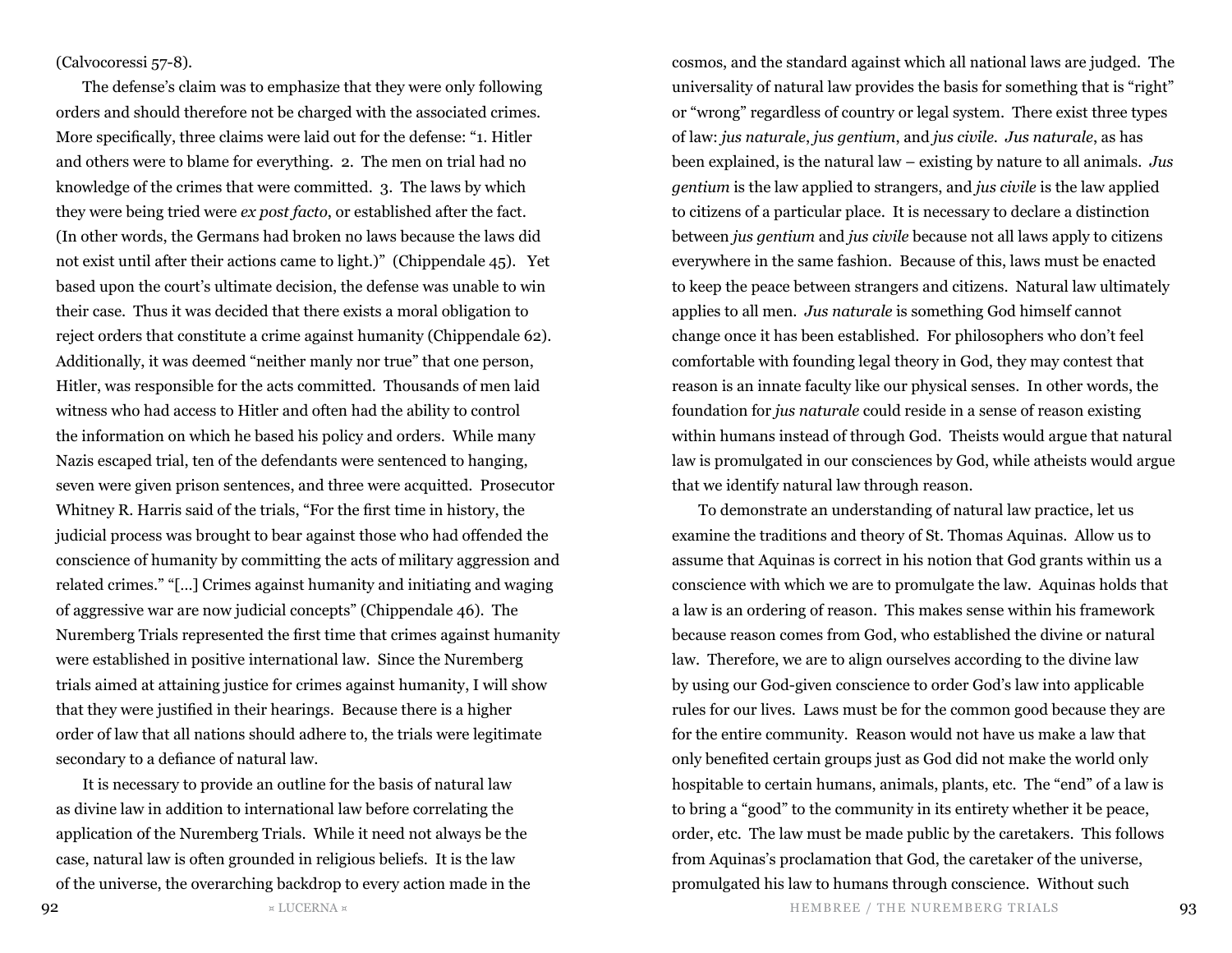announcement, a law cannot be a law, for its purpose is to bring good to a community. How can it bring good if it is not known? Aquinas would say that it could not. (Bubacz)

An abhorrent of divine-natural law theory is Grotius, who founded a law superior to all nations – thus establishing a communal standard outside of a religious belief. Grotius defined natural law as stemming from reason, which cannot be changed by God himself, rather than from divine order. The overarching principles of Grotius's ideas present themselves in the order of international relations. His ideas aim to bring nations together, uniting everyone with the same responsibilities for behavior. Even if one is hesitant to associate God as the deliverer of natural law, s/he can still see the Nuremberg Trials as just in that natural law was disobeyed. (Bubacz)

Those who would tend to reject the justification of the Nuremberg Trials would likely ground their reasoning in a rejection of natural law. Why might one reject natural law theory? One of the central difficulties with natural law is that it surrounds the question "who is the law giver?" This of course would have to be God, the only being that supersedes all else. A problem automatically arises if one does not feel comfortable rooting a legal theory in God. Another problem of natural law is "how" (assuming its existence) it is to be identified. If there is no God, seeking an answer to this question becomes very difficult.

One philosopher who does not believe in God is Thomas Hobbes. Hobbes's theory is rooted in long-term self-preservation. He would argue that the Nazis were aiming to preserve themselves; they were the sovereigns, the power. Because they have no concept of "wrong" or "humanitarian laws," Hobbes would argue that there is no point to a trial. A trial is senseless because there is no law, no "right," no "wrong." If the sovereign ultimately wants the Nazi war criminals dead, then the sovereign should kill them. If the sovereign wants to have a trial, a trial can be enacted for appealing purposes, but there is no basis for this. A Hobbesian would argue that the Nazis didn't violate any laws in the first place because no laws exist other than the laws dictated by the sovereign who is incapable of committing any crime. Because the Nazis lost their

role as sovereign by losing the war, a new sovereign is introduced who then provides the standard for a new set of "laws" (Kemerling 1).

Utilitarians like John Stuart Mill and Jeremy Bentham are also opponents to natural law theory. These philosophers assume a consequentialist viewpoint, which places stress on the importance of weighing the consequences of actions based on the utility of those actions, utility here is related to some conception of what makes those actions useful and/or valuable to undertake. Essentially nothing is intrinsically right or wrong (right or wrong simply because of the intentions behind the act); rightness and wrongness must be based on the sum effect of actions. Also, the foundation of morality, therefore, is utility: actions are right that tend to promote happiness (pleasure and absence of pain), wrong if they tend toward the opposite (unhappiness – pain and the privation of pleasure). Pleasure and freedom of pain are the only things desirable as ends; they are intrinsically good. In regards to the assessment of overall well-being, Bentham argues that utilitarianism deals with quantitative assessment of pain and pleasure. We need to employ a "hedonistic calculus" when making ethical assessments of well-being. Mill, on the other hand notes that there exists qualitative differences of which we ought to take account when making ethical assessments of well-being. To say that Mill and Bentham would be in support of the crimes committed in the Holocaust is unfair; however, the creed they are suggesting we follow would justify the actions of the Nazis. (Bubacz)

All of these opponents, Hobbes, Mill, and Bentham, are relativists. They believe in ends, which ultimately define their morality and which lead to immorality because there is nothing intrinsically good or evil; it begs the question, how does this meet my personal end? If no act is good in and of itself, if it is only good as an instrument to a means, then the act has no intrinsic value. This way of thought leads to relativism because it is impossible to predict the future or accurately define the good for another person or oneself; human beings are not omniscient. This leads to a picking and choosing of potential outcomes one wishes to examine. A morally valid act for one person has the ability to become a morally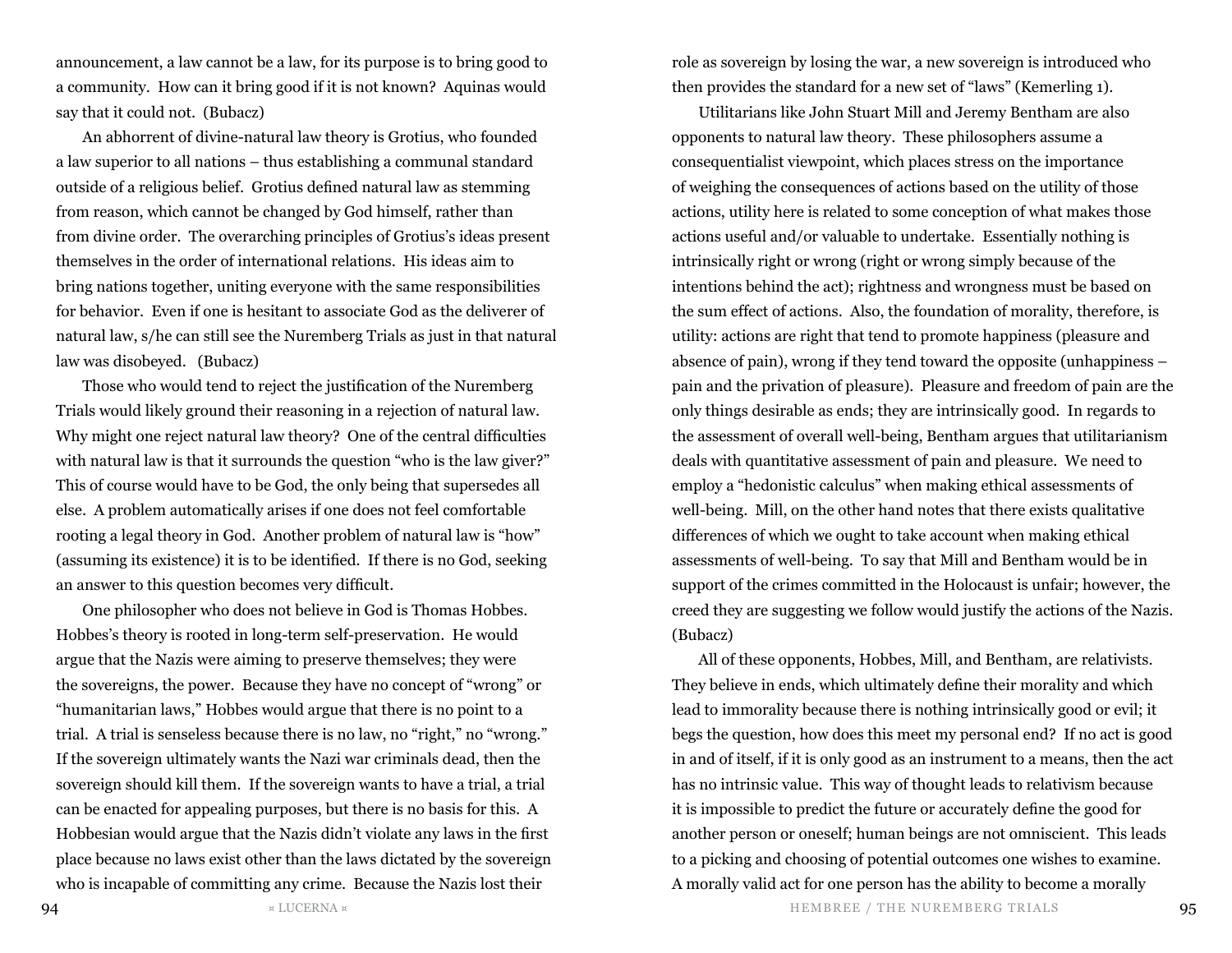invalid act for another person, yet both cannot be correct. Because there is no standard by which to judge these acts, the examination and the moral validity or invalidity becomes relative. The problem with moral relativism is that relativists can't accuse others of wrongdoing, just as they can't complain about evil. They can't demand justice and fairness and they cannot promote the obligation of tolerance (Relativism para. 5).

In response to these rejections, it seems odd that positivists (those most likely to object to natural law) do in fact object to overriding moral principles. Generally speaking, positivists claim to found their morality in scientific observations of human behavior. Morality is just a convention – we say things are right and wrong based upon the ends. It seems strange that they would fail to notice that all of nature is governed by superseding laws that place restrictions on all activity in the universe. Why should human behavior be any different?

Despite the existence of alternative theories to natural law, as presented by Hobbes, Mill, and Bentham, such theories do not override the elements presented in natural law theory. As natural law pertains to the Nuremberg Trials, its theory commits an international basis of moral law. Natural law is objective in that it provides a standard to work with – the ends don't justify the means. No one is asked to predict the future, read minds, or do anything humanly incapable to determine the moral status of an action. Acts are based on principle, not utility. The Nazis defied these principles, and were thus punished for the crimes they wrongfully committed. Reasons for the existence of punishment are vast – to change people, to express society's dissatisfaction of particular behavior, to set aside wrongdoing individuals from others, etc. The punishment fared by the Nazis was likely a result of all of the above reasons; it was necessary to hold the trials in order to solidify a sense of nationalism and unity. The trials also functioned to display a public, outward sense of discordance by the governments of sundry nations.

The trials were able to give rise to many changes in regards to international law. Crimes against humanity have since been deemed a part of *jus cogens* – "the highest standing in international legal norms

[...] [constituting] a non-derogable rule of international law" (Peress

108). This association requires committers of such acts to be subject to universal jurisdiction, in that each state may exercise jurisdiction regardless of where the crime was committed. It is interesting to note that everyone is held to the same expectation – no sovereign is allowed to escape these parameters. Peress writes, "[…] no one is immune from prosecution for such crimes, even a head of state" (108). The definition of a crime against humanity has since been updated since the time of the trials to include forms of torture that have more recently plagued humanity, such as rape and forced pregnancy. New legislation has since been created to identify differences between crimes against humanity, and genocide. Crimes against humanity "do not require an intent to 'destroy in whole or in part,' […] but only target a given group and carry out a policy of 'widespread or systematic' violations'" (Peress 108). Crimes against humanity are also distinguishable in that they may be committed in times of war or times of peace.

To recapitulate my thesis (as an argument for the justification of the Nuremberg trials in response to actions that defied natural law) the necessary groundwork and interpretations both outlining and opposing the stance have been made. My interpretation of natural law answers the deficiencies found in the other theories presented. Natural law provides condemnation for acts that were lawfully committed. To say that the Nazis' acts were justified because there weren't any prohibitive laws in Germany is not only unacceptable but screams of immorality: an immorality that led to the massacre of nearly an entire population. Such moral justification is deplorable. I must on these principles reject any relative claim to morality. The Nuremberg Trials clearly depict the error in accepting positivist claims about morality and they provide clear foresight into the sanctioned acts of such governments. Unfortunately, it took a grievous, extreme situation like the Holocaust to demonstrate the flawed nature of positivist claims. Their claims naturally lead to a slippery slope situation where the concepts of the right and wrong are continually put at variance with selfish motives. Those motives find justification within the premise of utility. I hope that this occurrence never repeats itself in history; however, our false idea of tolerance leads

 $\overline{\phantom{0}}$  97  $\overline{\phantom{0}}$  b  $\overline{\phantom{0}}$  b  $\overline{\phantom{0}}$  b  $\overline{\phantom{0}}$  b  $\overline{\phantom{0}}$  b  $\overline{\phantom{0}}$  b  $\overline{\phantom{0}}$  b  $\overline{\phantom{0}}$  b  $\overline{\phantom{0}}$  b  $\overline{\phantom{0}}$  b  $\overline{\phantom{0}}$  b  $\overline{\phantom{0}}$  b  $\overline{\phantom{0}}$  b  $\overline{\phantom{0}}$  b  $\overline{\phantom{0}}$